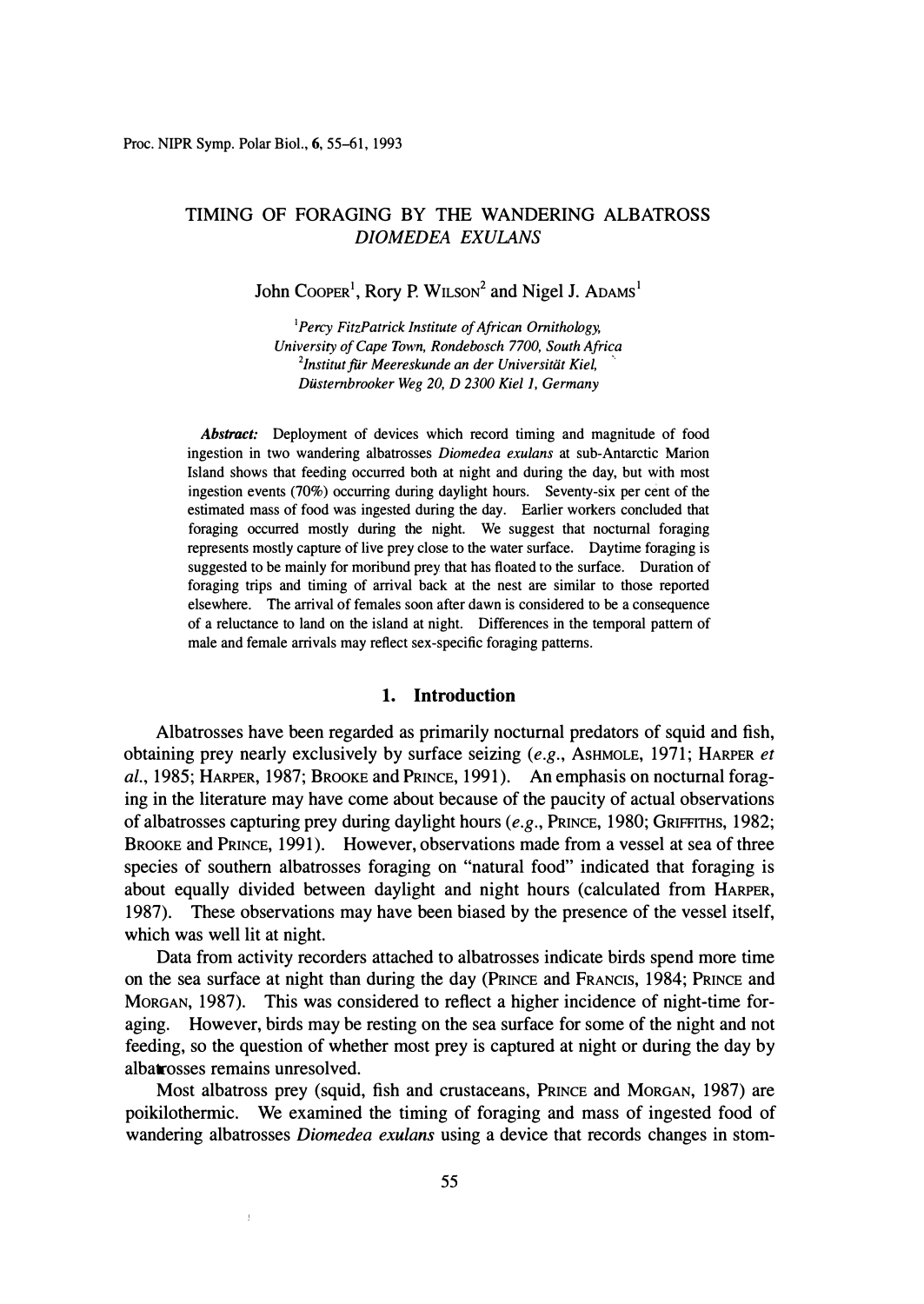ach temperature that occur in response to ingestion of cold food (WILSON *et al.*, 1992).

**Wandering albatrosses are dimorphic in size, males being appreciably larger than females (CROXALL and RICKETTS, 1983). Differences in foraging behaviour may therefore exist. We observed the timing and duration of foraging trips undertaken by breeding wandering albatrosses of both sexes to examine whether any sex-specific differences exist.** 

### **2. Methods**

**Nine occupied nests of the wandering albatross were kept under observation at 5-15-min intervals from before sunrise to last light (a period of approximately 11.5 h) on a daily basis from 13 April to 1 May 1991 at sub-Antarctic Marion Island (46**° **54'S, 37**° **45'E). Observations were made from three vantage points in the Meteorological Station using binoculars and a telescope. Arrivals and departures of adults attending nests were recorded to the nearest 15 min or to the nearest minute if actually observed. Breeding adults were banded for individual recognition and their sex determined from plumage characteristics and relative size. Nests contained downy chicks, approximately 25-55 days old, who were either brooded, guarded or left unattended for varying periods by their parents. During the periods 1-21 May 1982 and 13-25 May 1983, respectively 10 and 9 nests were observed and arrivals of adults recorded. Chicks were older (42-72 days) than were the chicks observed in 1991, and were no longer being brooded.** 

**Three temperature-sensitive electronic sensor/data-loggers known as EATLs (Einkanalige Automatische Temperatur Logger) described by WILSON** *et al.* **(1992), were set to record and store temperatures every 32 s for a maximum of 12 days over the range 20**°**C to 45**°**C at a precision of 0.1** °**C. Temperatures below and above this range were recorded as 20**°**C and 45**°**C, respectively. Recorded data were accessed by computer for later analysis. EATLs record the time of ingestion of poikilothermic prey**  and also allow an estimate of the mass ingested (WILSON *et al.*, 1992).

**In 1991, following changeovers at the nest, six brooding or guarding birds were caught a few minutes after the arrival from sea of their partners and induced to swallow EATLs by holding the mandibles slightly open with a gloved hand while massaging the inserted EATL down the throat. To facilitate swallowing, EATLs were first moistened. For subsequent identification some birds were then dyed on the head and backof-neck feathers with a solution of picric acid in water before release at the nest site. The nest was then kept under continual observation until the bird with the EATL had flown out to sea. Time of departure was recorded to the nearest minute, as was the times the EATL was switched on and swallowed by the bird. To avoid excessive disruption of food delivery rates to chicks only one member of a breeding pair was subjected to the experimental procedure and only once.** 

**When birds containing EATLs returned to their nests after a foraging trip they were captured and induced to regurgitate their stomach contents of food and EATL by multiple stomach-flushing (WILSON, 1984; RYAN and JACKSON, 1986; GALES, 1987) either at the nest site or in the nearby laboratory. Approximately 5-7** *l* **of lukewarm water was used at each flushing until only clear water emerged. Experimental birds were**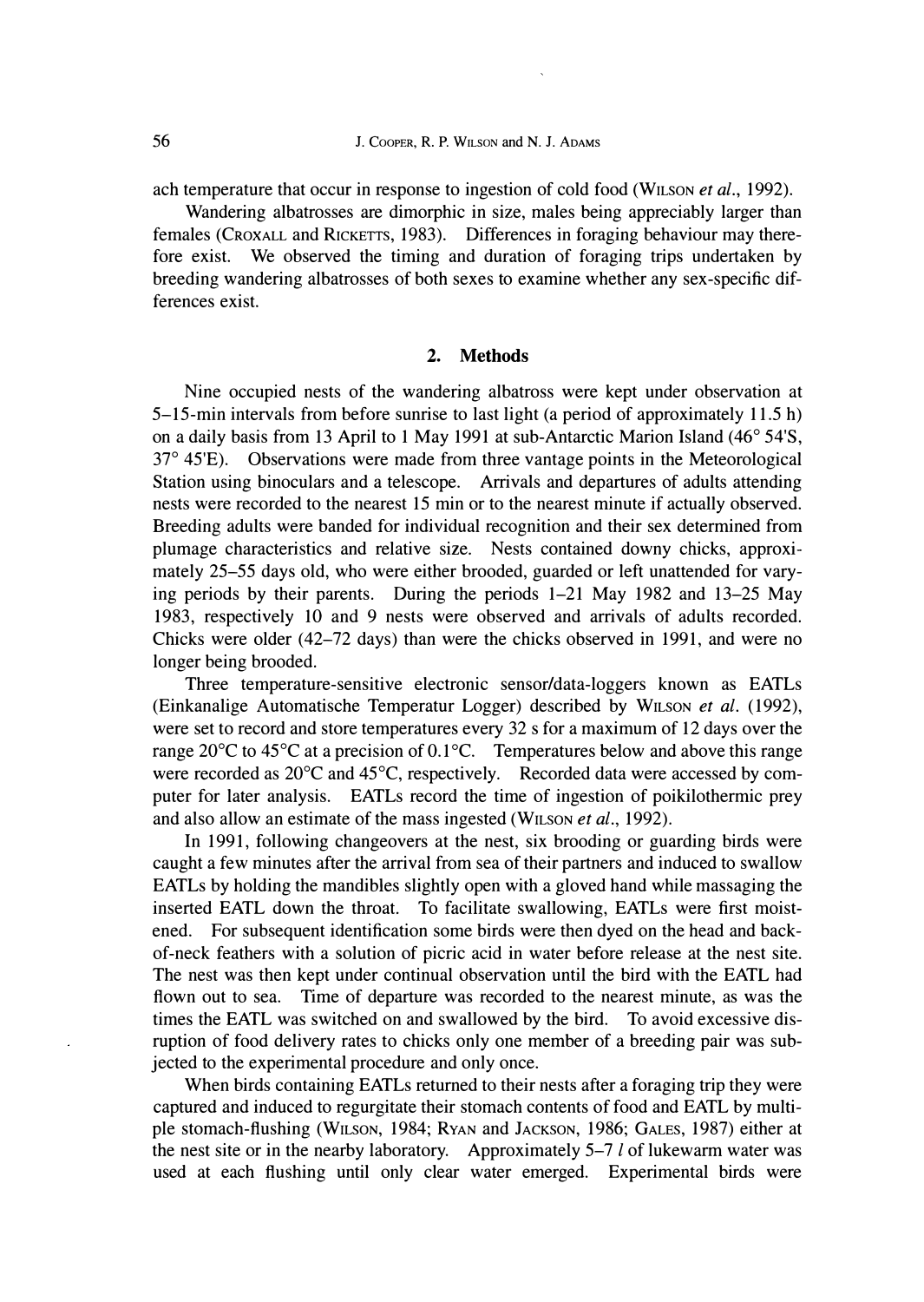released at their nest sites. The data on recovered EATLs were then read into the computer, and the EATLs reset for redeployment.

Food from stomach regurgitations was drained, weighed and stored for analysis (COOPER *et al.,* 1992).

#### **3. Results**

Mean foraging trip length of wandering albatrosses attending chicks aged 25 to 55 days was  $55.9 \pm 38.7$  h ( $n = 43$ ). Trip lengths were highly variable (range 1.75–165.8) h). Consequently, we failed to detect significant differences between males and females or between birds carrying EATLs and those without (t-tests, Ps>0.05).

The arrival times of male wandering albatrosses were distributed throughout the day (Fig. 1). This pattern contrasted with that for females where peak arrival times were soon after dawn and approaching midday (Fig. 2). No males arrived in the 0600-0700 period, in contrast to nearly 20% of the females.

EATLs were successfully recovered from one male and one female after return from their foraging trips. On three occasions, EATLs were not recovered after stomach flushing birds up to three times and are presumed to have been regurgitated at sea. One bird regurgitated an EATL beside its nest before departing for sea.

A total of 99 .4 h at-sea stomach temperatures was logged and 20 primary ingestion events *(sensu* WILSON *et al.,* 1992) with a mean estimated ingested mass of 204 ± 278 g (range 9-866 g) were identified (Fig. 3, Table 1). Fourteen ingestion events (70%) occurred during the day, most during the early morning. Six ingestion events were recorded at night (light levels  $\leq 5$  lux). However, the male bird fed only during the day (Fig. 3, Table 1). Neither bird fed on the last night before returning to the nest. In the female, the first ingestion event occurred 8 min after leaving the nest, followed by another 51 min later. In the male, the first ingestion event occurred within 5 min of



*Fig. 1. Timing of arrivals of male wandering albatrosses* Diomedea exulans *at the nest site to feed chicks after foraging at sea.* 



*Fig.* 2. *Timing of arrivals of female wandering albatrosses* Diomedea exulans *at the nest site to feed chicks after foraging at sea.*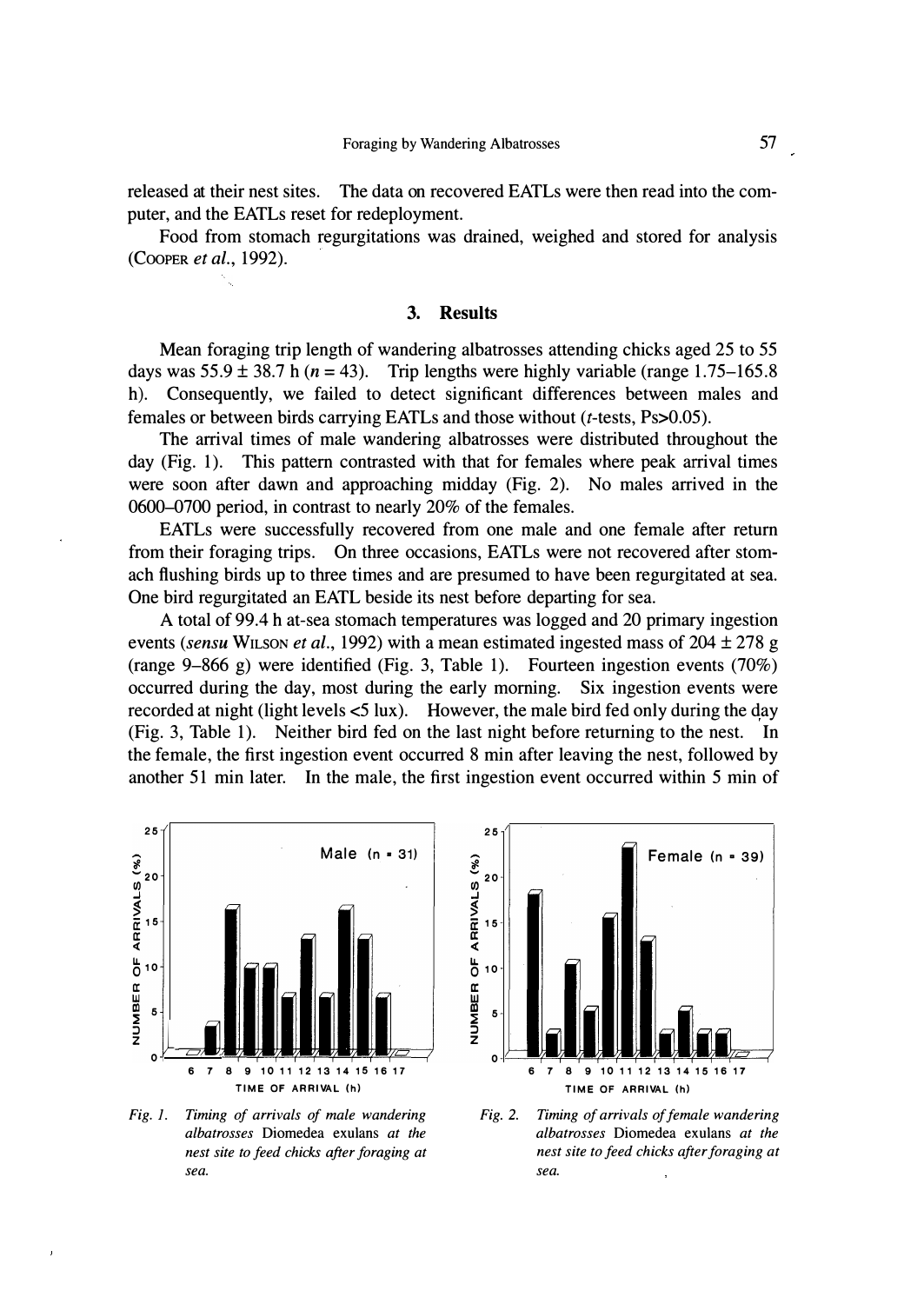

*Fig. 3. Output from EATLs recovered from one female ( a) and one male (b) wandering albatross*  Diomedea exulans *after foraging at sea. . The device indicates stomach temperature in relation to time. Departure for sea is arrowed. Spikes indicate ingestion events. Integral of recovery curve for each event allows calculation of the mass of ingested material (WILSON et al., 1992). No feeding events were recorded on the last night before recapture at the nest and data are not plotted for this period.* 

| Time of<br>ingestion |        | Estimated<br>mass(g) | Time of<br>ingestion |      | Estimated<br>mass(g) |
|----------------------|--------|----------------------|----------------------|------|----------------------|
|                      | Female |                      |                      | Male |                      |
| 0732                 | Day    | 34                   | 0755                 | Day  | 13                   |
| 0815                 | Day    | 378                  | 0846                 | Day  | 9                    |
| 1051                 | Day    | 49                   | 1055                 | Day  | 12                   |
| 1130                 | Day    | 862                  | 1225                 | Day  | 25                   |
| 1534                 | Day    | 143                  | 1611                 | Day  | 615                  |
| 1913                 | Night  | 206                  | 0544                 | Day  | 65                   |
| 2015                 | Night  | 16                   | 0612                 | Day  | 25                   |
| 2231                 | Night  | 66                   | 1415                 | Day  | 9                    |
| 0058                 | Night  | 78                   | 1504                 | Day  | 866                  |
| 0407                 | Night  | 397                  |                      |      |                      |
| 0455                 | Night  | 212                  |                      |      |                      |
| Mean                 |        | $222 \pm 250$        | Mean                 |      | $182 \pm 323$        |
|                      |        |                      | Overall              |      | $204 \pm 278$        |

*Table 1. The time (local) of ingestion and the estimated mass of food recorded by EATLs in a female and male foraging wandering albatross* Diomedea exulans.

leaving the nest, followed by a second event 43 min later (Table 1). The mean interval between ingestion events was  $2.9 \pm 3.2$  h. The average mass of food ingested on each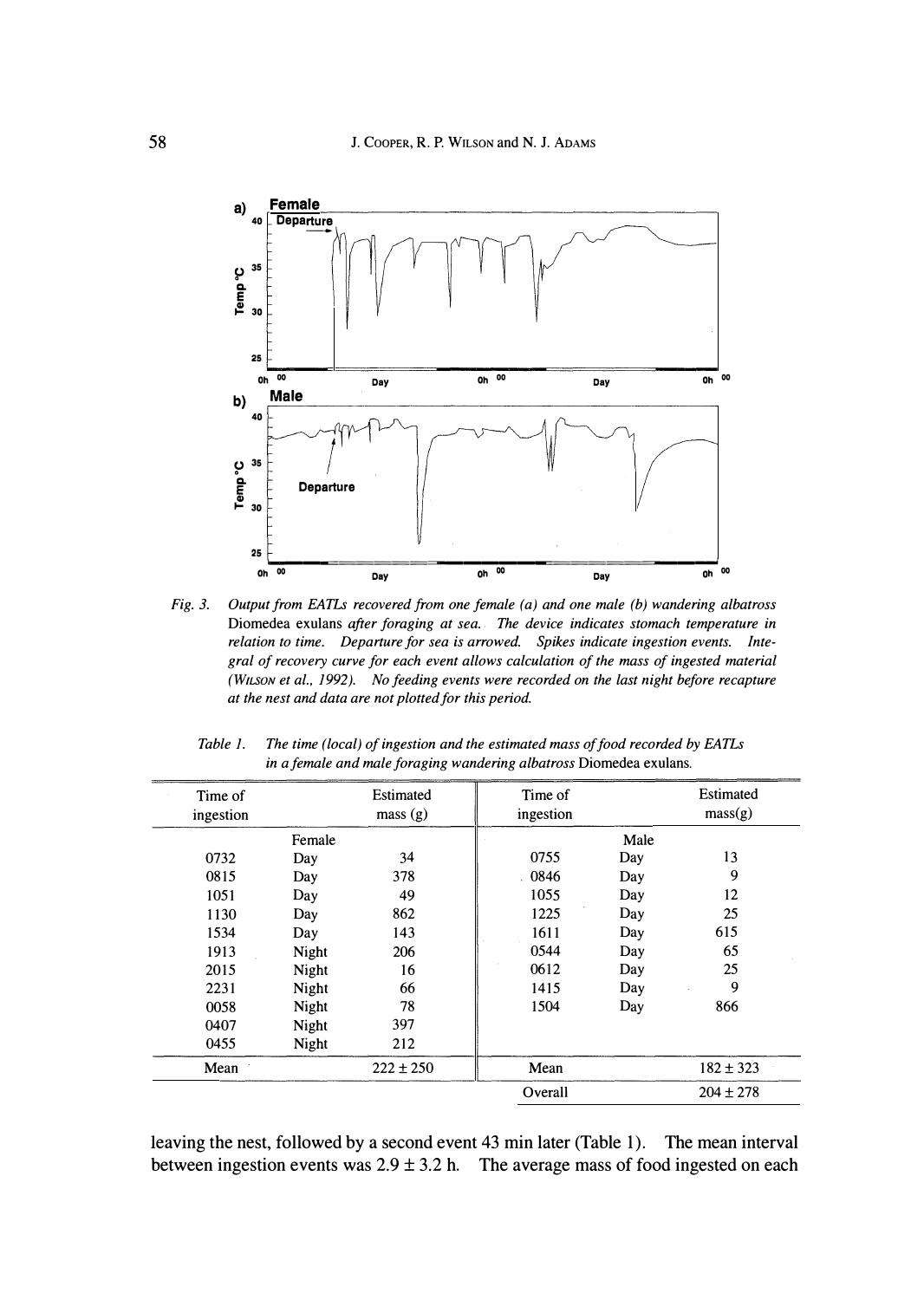*occasion during the night (222 ± 323 g) was greater than that recorded during the day*   $(163 \pm 140 \text{ g})$  (Table 1). Overall, 76.1% of the estimated total mass (4080 g) of food *was ingested during daylight hours, 23.9% at night.* 

The stomach contents of the female albatross weighed 747 g and contained the *mantle of an onychoteuthid squid as well as digested material that could not be identified. The male bird contained remains of a Cusk Eel Spectrunculus grandis and digested material totalling 416 g.* 

### **4. Discussion**

There was no evidence that EATLs and handling associated with deployment of EATLs affected foraging trip duration (see also W<sub>ILSON</sub> *et al.,* 1992). However, sam*ple sizes are small; and given that such effects have been demonstrated for several seabird species (e.g., WANLESS et al., 1988, 1989; WILSON and WILSON, 1989) we must caution against dismissing any potential effects, especially since three birds were presumed to have regurgitated EATLs at sea, suggesting that their normal behaviour may have been altered.* However, the two birds that returned with EATLs had normal *stomach contents (CooPER et al., 1992).* 

*The foraging trip durations of wandering albatrosses recorded at Marion Island are similar to those recorded elsewhere for adults attending small chicks. Brood shifts of wandering albatrosses at Bird Island, South Georgia were 2.6 days (62.4 h) (TICKELL,*  1968). Although we did not maintain watches throughout the night, we are confident *that arrivals and departures of adults were restricted to daylight hours. We recorded no change-overs of brooding and guarding adults between the last observation at night*  and the first observation the next morning. Based on data from regular weighings of *chicks, TICKELL ( 1968) came to a similar conclusion.* 

*The less time spent flying by albatrosses at night compared to the day, initially . determined from deployment of activity meters (PRINCE and FRANCIS, 1984) has been considered to reflect nocturnal foraging at the sea surface (PRINCE and MORGAN, 1987; BROOKE and PRINCE, 1991 ). More daylight flying has been subsequently confirmed for foraging wandering albatrosses by satellite tracking (JouvENTIN and WEIMERSKIRCH, 1990; PRINCE et al., 1992; WEIMERSKIRCH et al., 1992). However, it is clear from the deployment of EATLs that wandering albatrosses are able to feed at any time of the day*  and night and do so. Long periods on the surface of the water at night may reflect an unwillingness to navigate over long distances in complete darkness (JouvENTIN and **WEIMERSKIRCH, 1990).** 

*Wandering albatrosses apparently capture live prey as well as scavenging moribund material (CLARKE et al., 1981; IMBER and BERRUTI, 1981; WEIMERSKIRCH et al., 1986; HARPER, 1987; RoDHOUSE et al., 1987; CROXALL et al.,' 1988). Some prey items ( especially squid) of albatrosses recovered as parts of whole organisms are presumed to be large to have been captured while alive. The fact that some, but not all, caphalopods float after death, and that these "floater" species are found more abundantly in the diets of albatrosses than are "sinker' species (LIPINSKI and JACKSON, 1989; COOPER et al., 1992; COOPER and KLAGES, 1993; M. R. LIPINSKI, in litt.) adds credence to the idea that much albatross prey is scavenged.*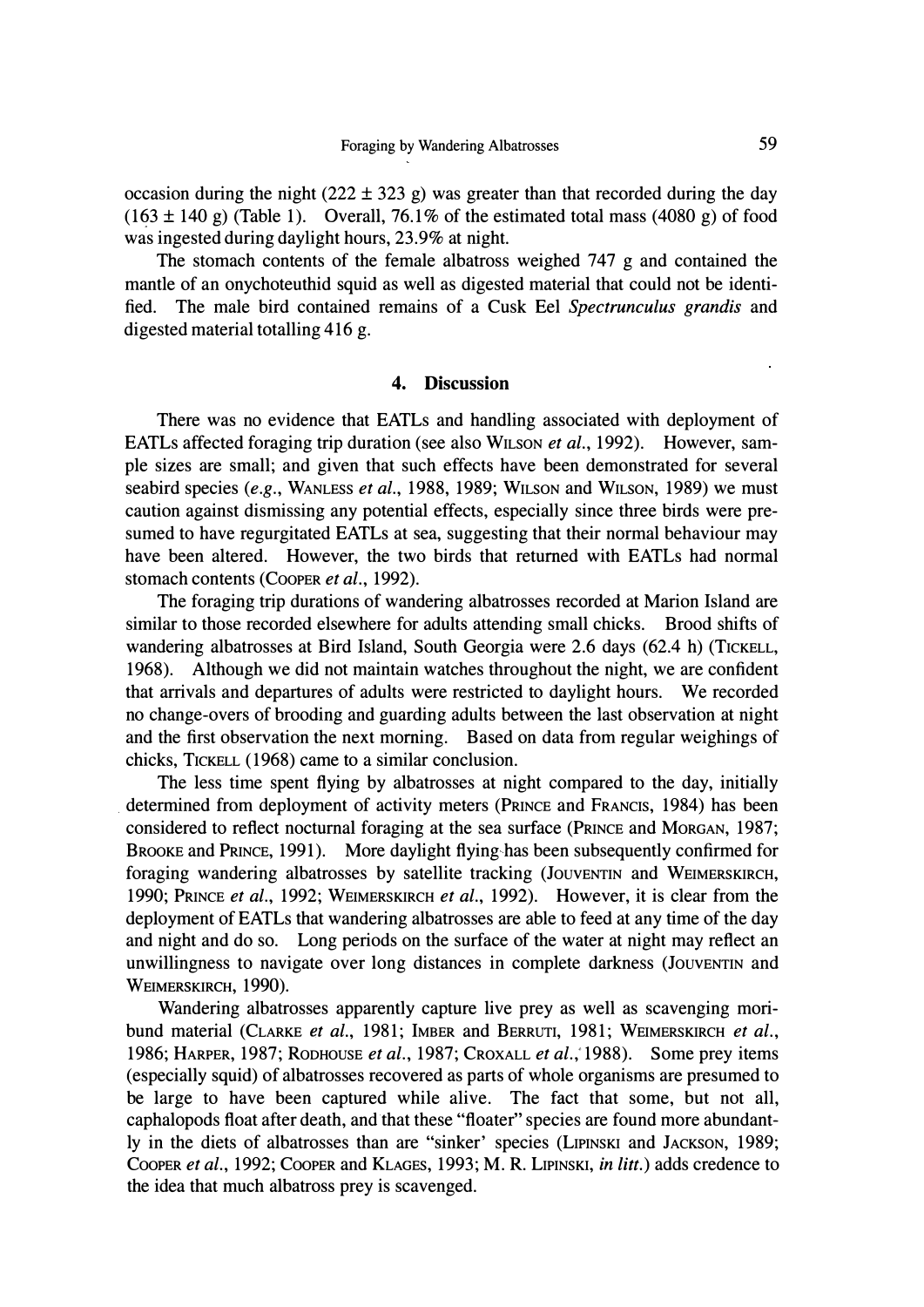We suggest that capture of live prey should occur more often at night than during *the day, because this coincides with the period that squid and fish are presumed to migrate to surface waters (IMBER, 1973; IMBER and Russ, 1975; IMBER and BERRUTI, 1981). However, their should be little advantage (and probably a disadvantage) to scavenging at night and much prey should be captured during the day when visibility is superior and dead and moribund prey at the sea surface are presumably more easily detected.* 

*It is the anomaly between 24-hour feeding and movements at sea and the exclusively diurnal nest arrivals that may account for the temporal pattern of arrival times in*  wandering albatrosses. The predominantly morning arrival times noted here have *also been recorded at Bird Island, South Georgia (TICKELL, 1968). We presume that the reluctance of birds to land at their nest sites at night leads to a build up of returning adults offshore from the breeding island. These birds complete the final part of their trip the following morning.* 

*The tendency for females to arrive back at the nest site earlier than do males suggests sex-specific differences in foraging patterns. That TICKELL ( 1968) has noted that the total length of brooding shifts and the length of individual shifts of wandering albatrosses are significantly longer for males than for females provides additional support for this suggestion. Such differences could arise from spatially distinct foraging areas for male and female birds (e.g., PRINCE et al., 1992).* 

The immediate prospect of combining stomach temperature loggers, to measure *timing and mass of ingestion, with satellite tracking to provide data on spatial distribution, promises major advances in our understanding of the foraging behaviour of pelagic seabirds.* 

## **Acknowledgments**

*Avian research at Marion Island forms part of the South African National Antarctic Programme and receives financial and logistic support from the South African Department of Environment Affairs. S. L. Chown, A. Fourie, A. v. N. MARAIS, D. C. MATIHEWSON and H. 0. NIEMANDT helped handle unwieldy albatrosses in the field and laboratory. RPW thanks the Deutches Forschunsgemeinschaft for support.* 

#### **References**

- AsHMOLE, N. P. (1971): Seabird ecology and the marine environment. Avian Biology, Vol. 1, ed. by D.S. FARNER and J. R. KING. London, Academic Press, 223-286.
- BROOKE; M. DE L. and PRINCE, P. A. (1991): Nocturnality in seabirds. Acta Int. Ornithol. Congr., 20, 1113-1121.
- CLARKE, M. R., CROXALL, J.P. and PRINCE, P.A. (1981): Cephalopod remains in regurgitations of the Wandering Albatross *Diomedea exulans* L. at South Georgia. Br. Antarct. Surv. Bull. , 54, 9-21.
- CooPER, J. and KLAGES, N. T. W. (1993): The diets and dietary segregation of sooty albatrosses *Phoebetria*  spp. at sub-Antarctic Marion Island. Antarct. Sci. (in press).
- CooPER, J. , HENLEY, S. R. and KLAGES, N. T. W. (1992): The diet of the Wandering Albatross *Diomedea exulans* at Subantarctic Marion Island. Polar Biol. , **12,** 477-484.
- CROXALL, J.P. and RICKEITS, C. (1983): Energy costs of incubation in the Wandering Albatross *Diomedea exulans.* Ibis, **125,** 33-39.